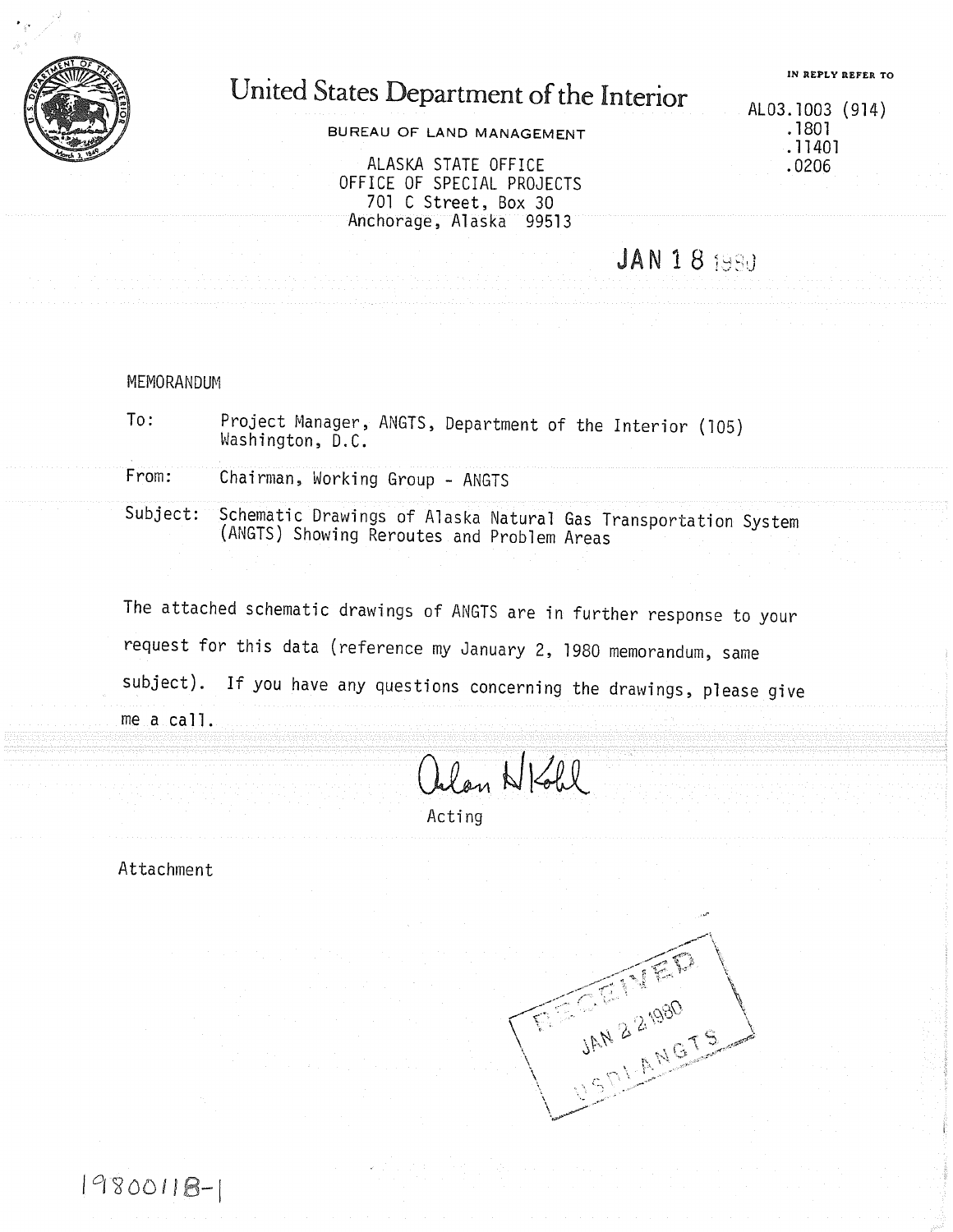## SCHEMATIC REPRESENTATION

OF

## NAPLINE ROUTE

| LEGEND |                                                                                                |
|--------|------------------------------------------------------------------------------------------------|
|        | M.P. - NAPLINE MILEPOST NUMBERS.                                                               |
|        | <i><b>TELEVISION</b></i> NAPLINE ORIGINAL PIPELINE ROUTE.                                      |
|        | STATE HIGHWAYS (PRUDHOE BAY-<br><b>See &amp; YUKON RIVER, ELLIOTT, RICHARDSON,</b><br>ALASKA). |
|        | TAPS ABOVE GROUND PIPELINE.                                                                    |
|        | DOCUTIONS THAPS BELOW GROUND PIPELINE.                                                         |
|        | SPECIAL STUDY AREAS<br>AND SPECIAL DESIGN AREAS.                                               |
|        | SEE NOTE ON ATTACHED PAGE                                                                      |

 $SCALE - 1 INCH = 6 MILES (60 SCALE)$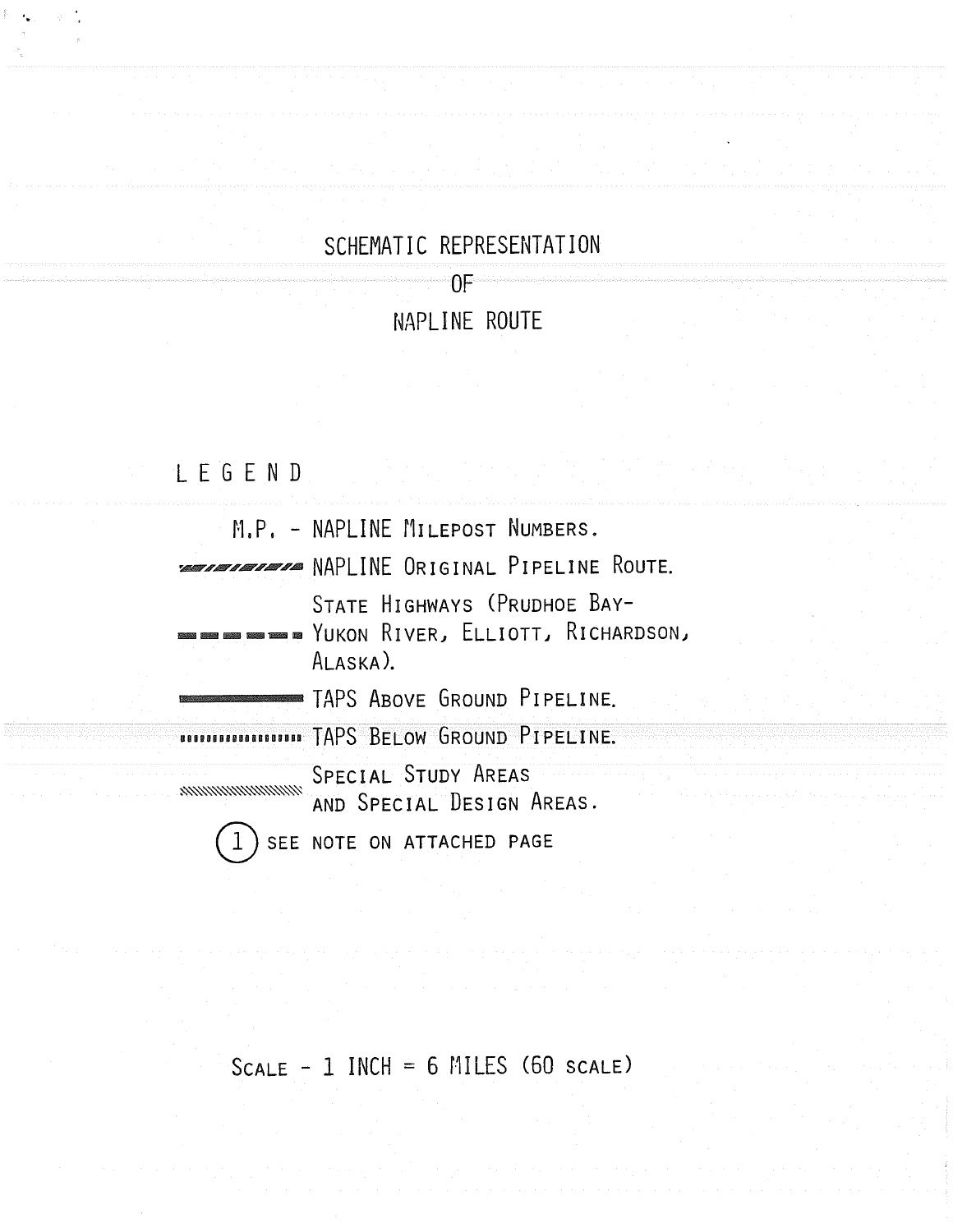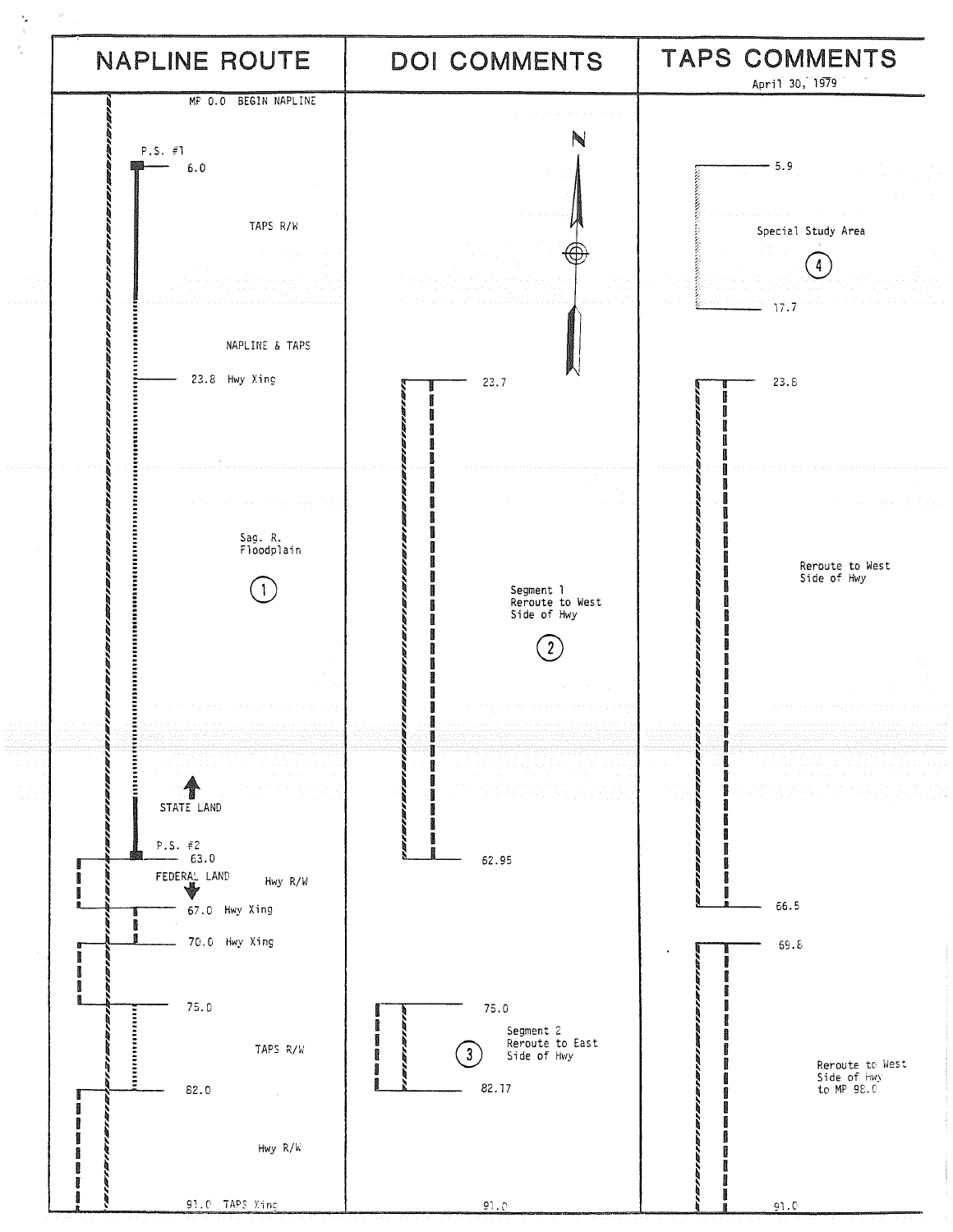Page 2 of 9 Pages NAPLINE ROUTE | DOI COMMENTS | TAPS COMMENTS \_\_\_\_\_\_\_\_\_\_\_\_\_\_\_\_\_\_\_\_\_\_\_\_\_\_\_\_\_\_\_\_\_\_\_ \_\_\_\_\_\_\_\_\_\_\_\_\_\_\_\_\_\_\_\_\_\_\_\_\_\_\_\_\_\_\_\_\_\_\_\_ \_\_\_\_\_\_\_ April <sup>30</sup> <sup>1979</sup> MP 91.0 MP 91.9 MP 91.0 TAPS R/W  $\begin{array}{c} \begin{array}{ccc} \mathbb{B} & \mathbb{R} & \mathbb{S} \\ \mathbb{B} & \mathbb{R} & \mathbb{S} \end{array} & \begin{array}{ccc} \mathbb{S} & \mathbb{S} & \mathbb{S} \end{array} & \mathbb{S} & \mathbb{S} \end{array} & \begin{array}{c} \mathbb{S} & \mathbb{S} & \mathbb{S} \end{array} & \begin{array}{c} \mathbb{S} & \mathbb{S} & \mathbb{S} \end{array} & \begin{array}{c} \mathbb{S} & \mathbb{S} & \mathbb{S} \end{array}$ \.\_ Reroute to East 96.0 NAPLINE/TAPS **Side of Hwy**<br>Side of Hwy Xing Hwy Xing \_\_\_\_\_\_\_\_\_\_\_\_\_\_ 98.58 \_\_\_\_\_\_\_\_\_\_ <sup>98</sup> Special Study Area  $10$ \_\_\_\_\_\_\_\_\_\_\_\_\_\_\_ 107.39  $108.5$ \_\_\_\_\_\_\_\_\_\_\_\_\_ 109.1 Cross TAPS (1) Segment 4<br>Reroute to East<br>Side of Hwy **Control [漢]** P.S. #3 Separate R/W to Reform to East Reforme to East Reforme to East Reformed Reformed Reformed Reformed Reformed R<br>P.S. #3 West of P.S. #3 Reformed Reformed Reformed Reformed Reformed Reformed Reformed Reformed Reformed l. ĵ Î ł 115.0 Cross TAPS \_\_\_\_\_\_\_\_\_\_\_\_\_\_\_ 114.9 Î 116.0 p ł Reroute to East ĵ Side of Hwy Ī l **STORED B** TAPS R/W \_\_\_\_\_\_\_\_\_\_\_ 125.2 H **Signal** 8 Segment 5  $\left[ \begin{array}{c} 8 \end{array} \right]$ l **Base** Reroute to Wes<br>Side of Hwy I I K 130.7 I 131.81 132.0 Cross TAPS and HWY Special Study Area  $(11)$ 146.2 ments because \_\_\_\_\_\_\_\_\_\_\_\_\_\_\_ 149.74 149.0 TAPS Xing Hwy R/W  $\left\lceil \frac{150.0}{\sqrt{100}} \right\rceil$  Hwy Xing **Service** 150.0 Hwy Xing 网络 Segment 6<br>Reroute to Hwy P.S. #4 **Definition** Reroute to East Reroute to East Reroute to East Reroute to East Reroute to East<br>Side of Hwy f. 154.88 I i. **CONTROL** Î i 161.1  $162.0$  Hwy R/W  $_{\text{New}}$  163.8 H Reroute  $-166.3$ 165.0 Hwy & TAPS Xing **A 446666666688**  $\binom{12}{ }$ Special Study Area TAPS R/W <br>
169.5 Special Design (169.5 Special Design) 171.0 Cross TAPS and the contract of the contract of the contract of the contract of the contract of the contra<br>Area and Hwy<br>and Hwy<br>171.5 Cross TAPS 172.3 i<br>i<br>i ATIGUN Pass and Hwy  $\frac{174.0 \text{ cm}}{174.0 \text{ Cross} \cdot 174.8}$  (5) Reroute to East<br>Side of Hwy **Record**  $-179.5$  $(13)$ Special Study Area  $-18$ .5 181.0 Cross TAPS<br>and Hwy ano H\ \_\_\_\_\_\_\_\_\_\_\_\_\_\_\_\_\_\_\_\_\_\_\_\_\_\_\_\_\_\_\_\_\_\_\_\_\_\_\_\_\_\_\_\_\_\_\_\_\_\_\_

 $\mathcal{A}^{\pm}$ 

٠.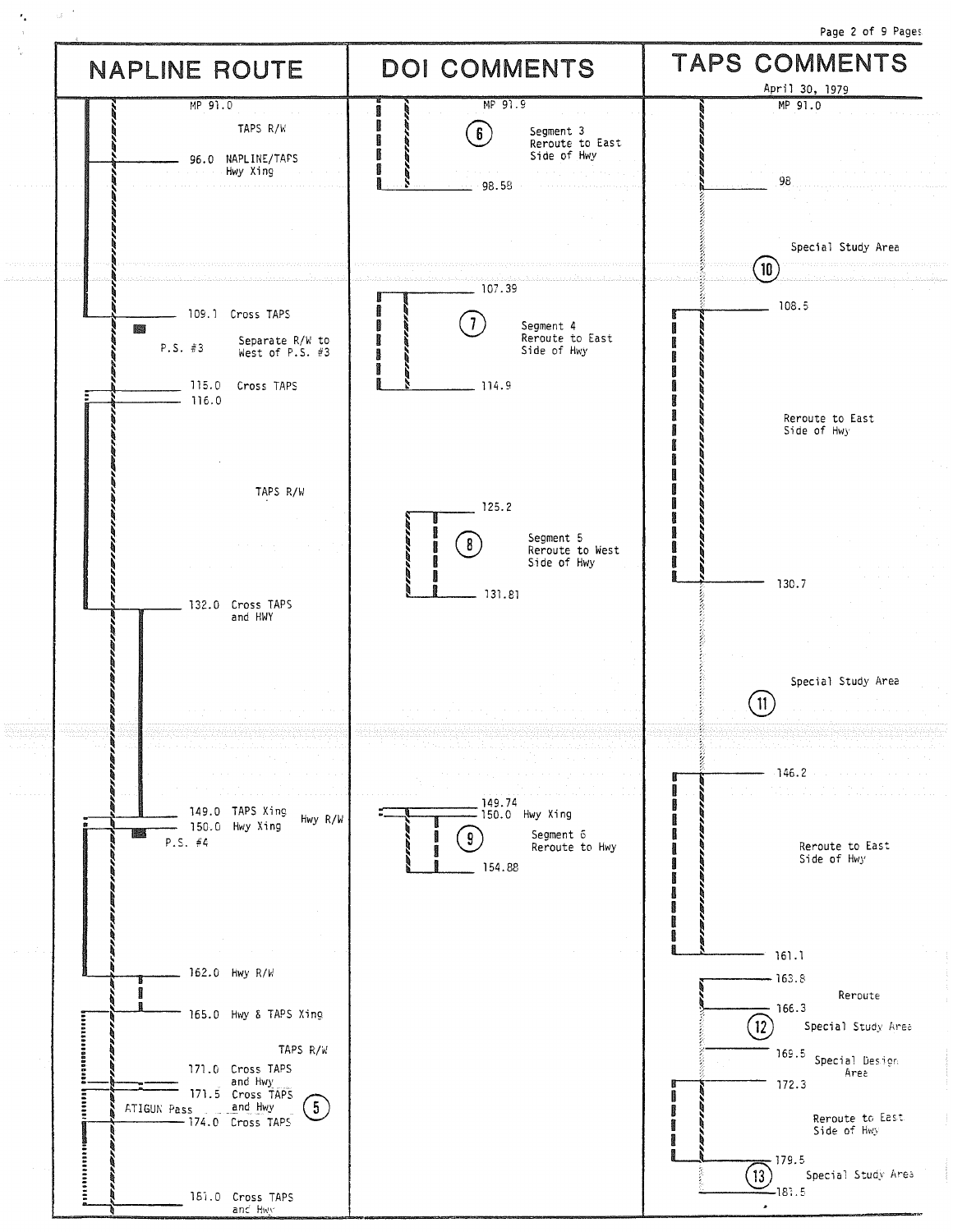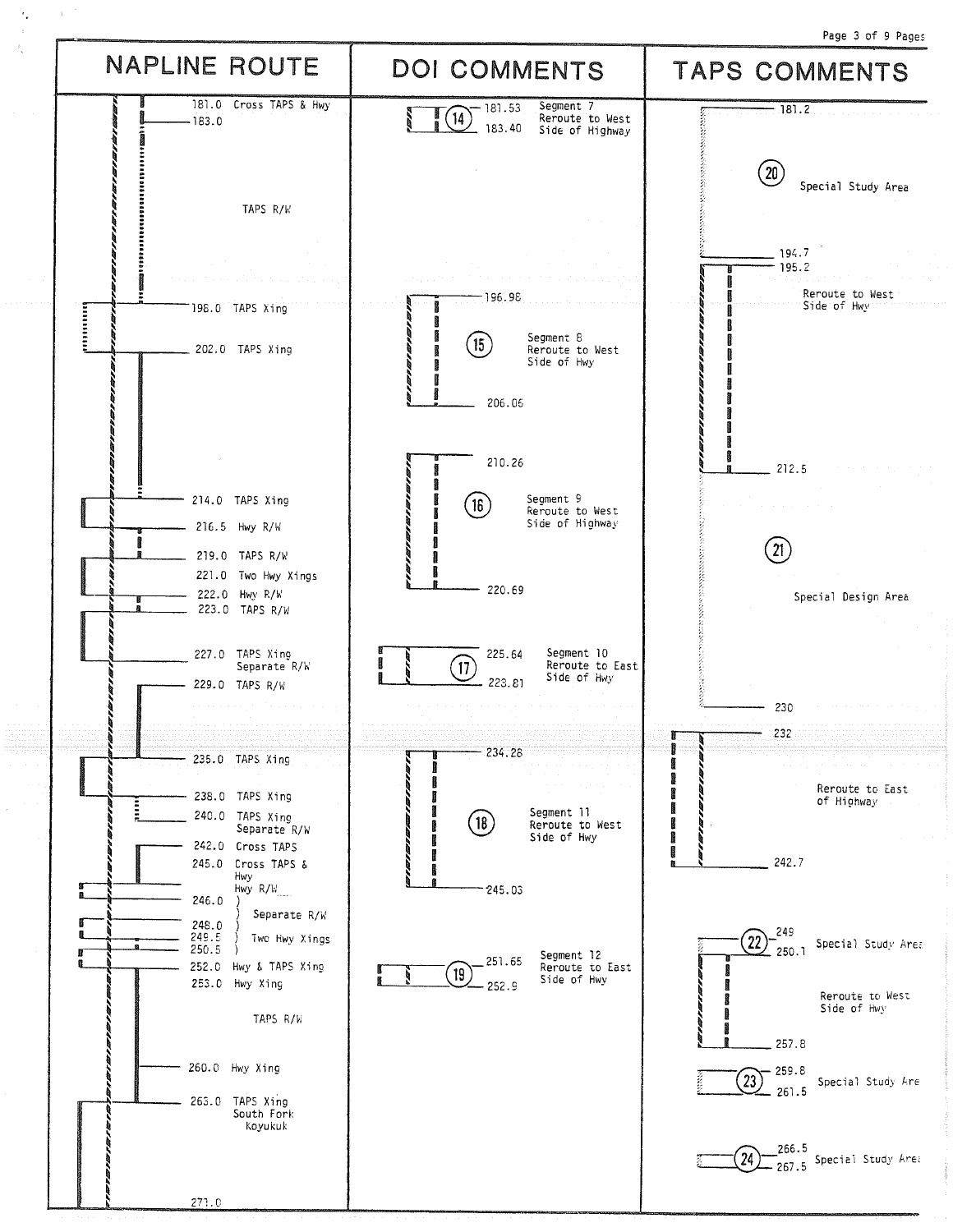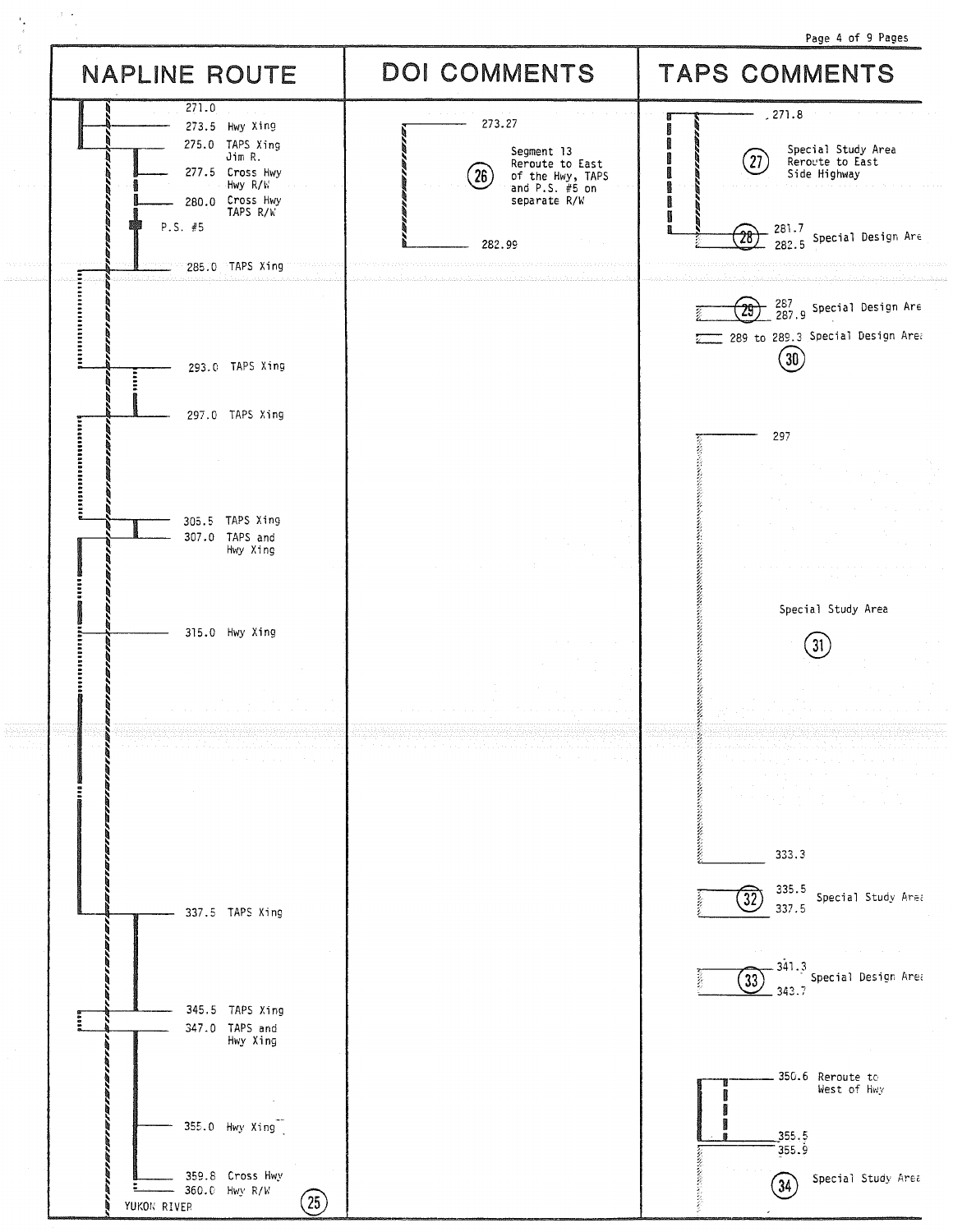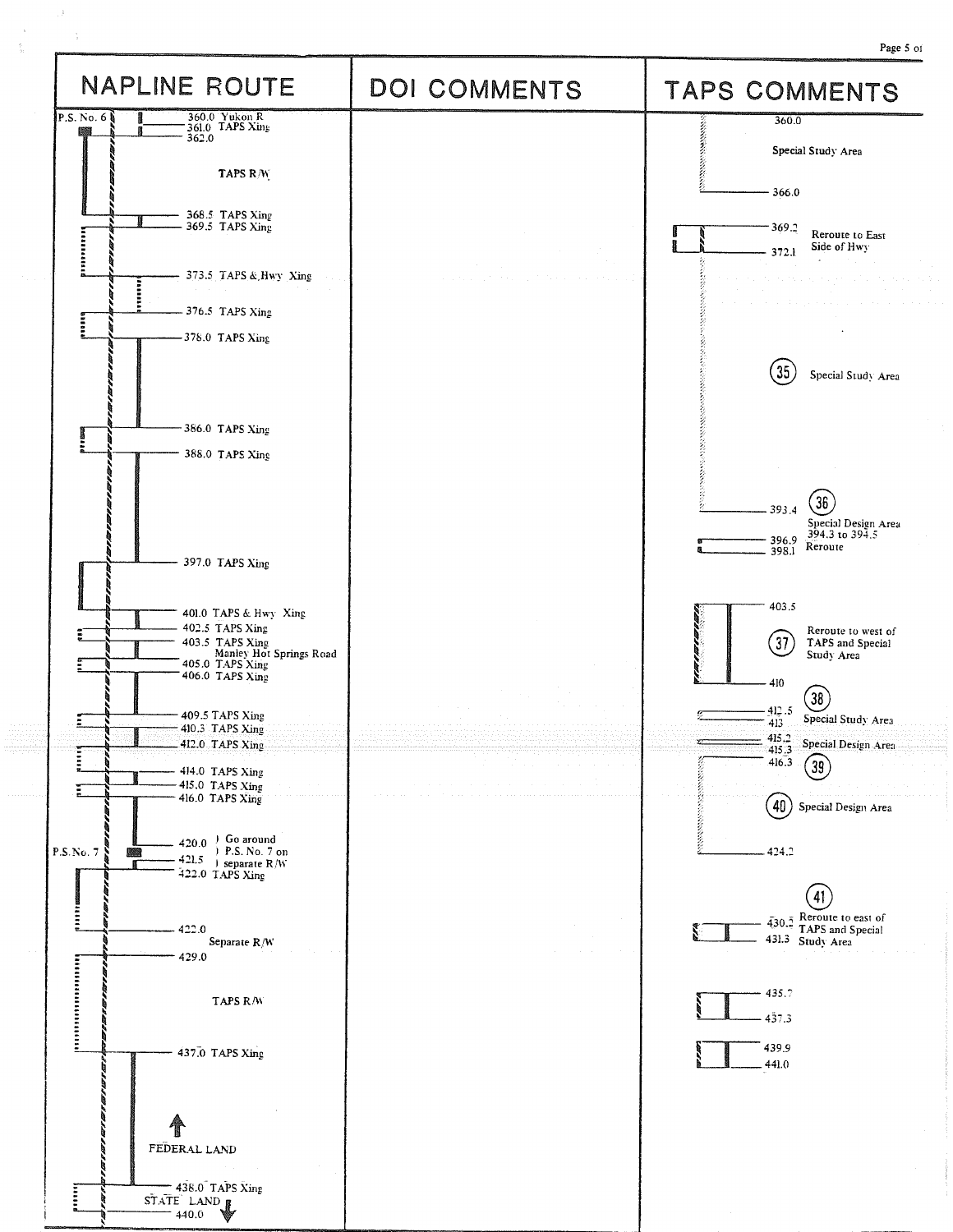Page 6 of 9 Page

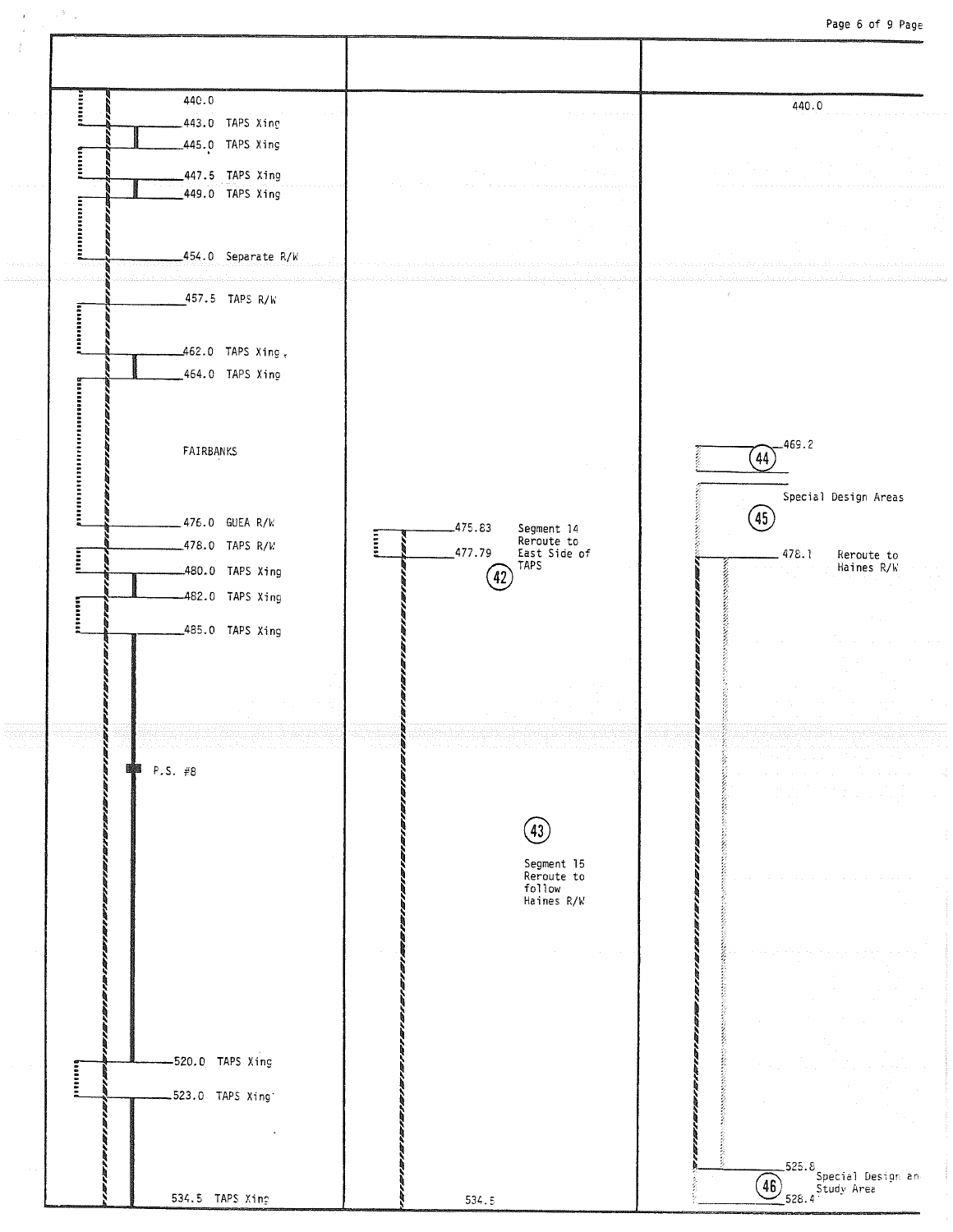Page 7 of 9 Page

| NAPLINE ROUTE                                                                                                                                                                                                                                         | DOI COMMENTS                                                                                                                                                                                           | Page 7 of 9 Page<br>TAPS COMMENTS |
|-------------------------------------------------------------------------------------------------------------------------------------------------------------------------------------------------------------------------------------------------------|--------------------------------------------------------------------------------------------------------------------------------------------------------------------------------------------------------|-----------------------------------|
| 534.5<br>535.0<br>Separate $\mathbb{R}/\mathbb{W}$                                                                                                                                                                                                    |                                                                                                                                                                                                        |                                   |
| $-538.5$<br>,,,,,,,,,,,,,,,,,<br>TAPS R/W<br>个<br>STATE LAND<br>$-546.0$<br>DELTA JCT.                                                                                                                                                                |                                                                                                                                                                                                        |                                   |
| FEDERAL LAND<br>Separate R/W<br>J<br>$-555.5$                                                                                                                                                                                                         | $\label{eq:2.1} \begin{split} \mathcal{L}_{\text{max}}(\mathcal{L}_{\text{max}}) = \mathcal{L}_{\text{max}}(\mathcal{L}_{\text{max}}) \end{split}$                                                     |                                   |
| しんこうしん<br>⊲≛∞ Տ<br>かんきょう たいたいかん しんじんかい ちょうしょう<br>Haines $\rm R/W$                                                                                                                                                                                     |                                                                                                                                                                                                        |                                   |
| on an and complete the complete complete complete the complete complete the complete complete the complete complete the complete complete the complete complete complete the complete complete complete complete complete comp<br>575.0 Gerstle River |                                                                                                                                                                                                        |                                   |
| <b>N-M</b><br>-581.5 Alaska Hwy and<br>Haines R/W Xing<br>587.0 Johnson River                                                                                                                                                                         | $\label{eq:2.1} \begin{split} \mathcal{F}^{(1)}_{\text{max}} &= \mathcal{F}^{(1)}_{\text{max}}\,,\\ \mathcal{F}^{(2)}_{\text{max}} &= \mathcal{F}^{(1)}_{\text{max}}\,, \end{split}$<br><b>College</b> | 医牙腔 医阿尔伯氏征 医无线<br>$\sim 10^7$     |
| $-590.5$<br>Separate R/W<br>$-593.0$                                                                                                                                                                                                                  |                                                                                                                                                                                                        |                                   |
| Haines $\rm R/W$                                                                                                                                                                                                                                      |                                                                                                                                                                                                        |                                   |
| 607.0 Alaska Hwy Xing                                                                                                                                                                                                                                 |                                                                                                                                                                                                        |                                   |
| -618.0 Alaska Hwy Xing<br>620.0 Robertson River<br>626.0                                                                                                                                                                                              |                                                                                                                                                                                                        |                                   |